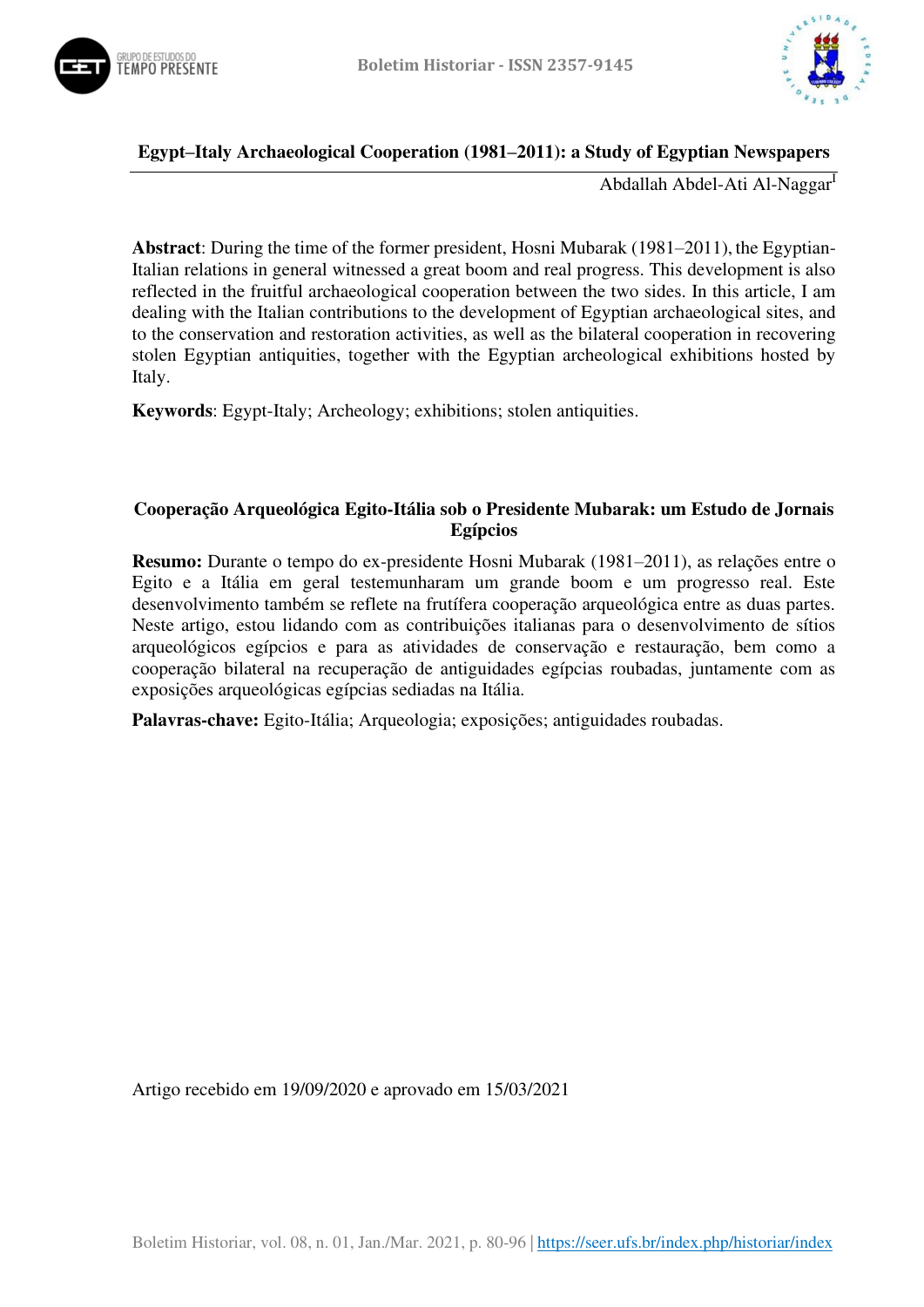**ABDALLAH ABDEL-ATI AL-NAGGAR** 

#### **Introduction**

Archeology represents one of the links of civilized communication between nations, as it is a very important cultural crossing point that people use to establish relations with others. Italian archeology missions in Egypt have contributed effectively to discover the history of the Egyptian civilization and its magic past. According to the Italian Ambassador to Cairo, Maurizio Massari (2013–2016): "Italian passion with Egyptology dates back to the 19<sup>th</sup> century, to the discoveries of Ippolito Rosellini<sup>II</sup> between 1828 and 1829." During the time of the former president, Hosni Mubarak<sup>III</sup> (1981–2011), the Egyptian-Italian relations in general witnessed a great boom and real progress. This development is also reflected in the fruitful archaeological cooperation between the two sides. In this article, I am dealing with the Italian contributions to the development of Egyptian archaeological sites, and to the conservation and restoration activities, as well as the bilateral cooperation in recovering stolen Egyptian antiquities, together with the Egyptian archeological exhibitions hosted by Italy. This study aims to portray the nature of the Egyptian-Italian cooperation concerning these three main points, which have not been investigated before.

The role of the printed media has progressively emerged in the past century since most of the people get information on the affairs at local and broader levels from the press.<sup>IV</sup> Here, we focus on the picture of the archeological cooperation of Egypt and Italy as communicated in the Egyptian press: how Egyptian journalists and editors saw and reflected on the contemporary events during those three decades. The Egyptian press continually followed the news and published several interesting reports, opinions and topics (generally positive) on the Egypt-Italy archeological cooperation. It is worth analyzing how the Egyptian editors and journalists portrayed this era focusing on the most important events in this field and presenting the news in *al-Ahram*,<sup>V</sup> *al-Ahrar*,<sup>VI</sup> *al-Badil*,<sup>VII</sup> *al-Wafd*,<sup>VIII</sup> *al-Gomhuria*,<sup>IX</sup> *Akhbar al-Adab*,<sup>X</sup> *Nahdat Misr*<sup>XI</sup> and *al-Qahira*. I chose these newspapers because each one of them has a long history, and international reputation. Their content and frequency of appearance are different, and they are the most well-known. They wrote the most news and investigations about our topic.

Most of the press articles and news used in compiling this paper were retrieved from the Egyptian Press Archive of CEDEJ, $XII$  presented online by the Bibliotheca Alexandrina. The specialized and well-categorized Arabic-language articles available online are related to the period between the mid 1970's and 2010. It provided a great assistance and a quick free of charge source to gain more and more insight, information and data on different subjects. Otherwise, the researcher must go to the Archives of the Newspapers, and research the required articles manually, page by page. In the framework of the fruitful cooperation between CEDEJ and the Bibliotheca Alexandrina, "CEDEJ had formed a documentary wealth of 800,000 articles taken from 24 daily and weekly Egyptian and Arab paper journals and 11 digital ones. The articles were classified into 15 themes depending on their subject. Furthermore, each theme had been classified into sub-themes. Hence, this vast collection allows users to pursue the changing aspects of the modern Egyptian society." XIII

Despite the tremendous events Egypt faced during the focus period of this research, news and analyzes on the Egyptian-Italian relations were intensively present on the pages of all the newspapers. Whether governmental, oppositional or independent newspapers and magazines (of various orientations unusually including the political and literary ones), all were concerned with highlighting the bilateral archeological cooperation. Among the great events of Egypt in our research period, we can list the following: Egypt-Israeli Peace Treaty (1979) and its consequences resulted in the events of the 1980s, such as: Egypt was banished from the Arab League whose headquarter was moved from Cairo to Tunis, President Sadat assassination, and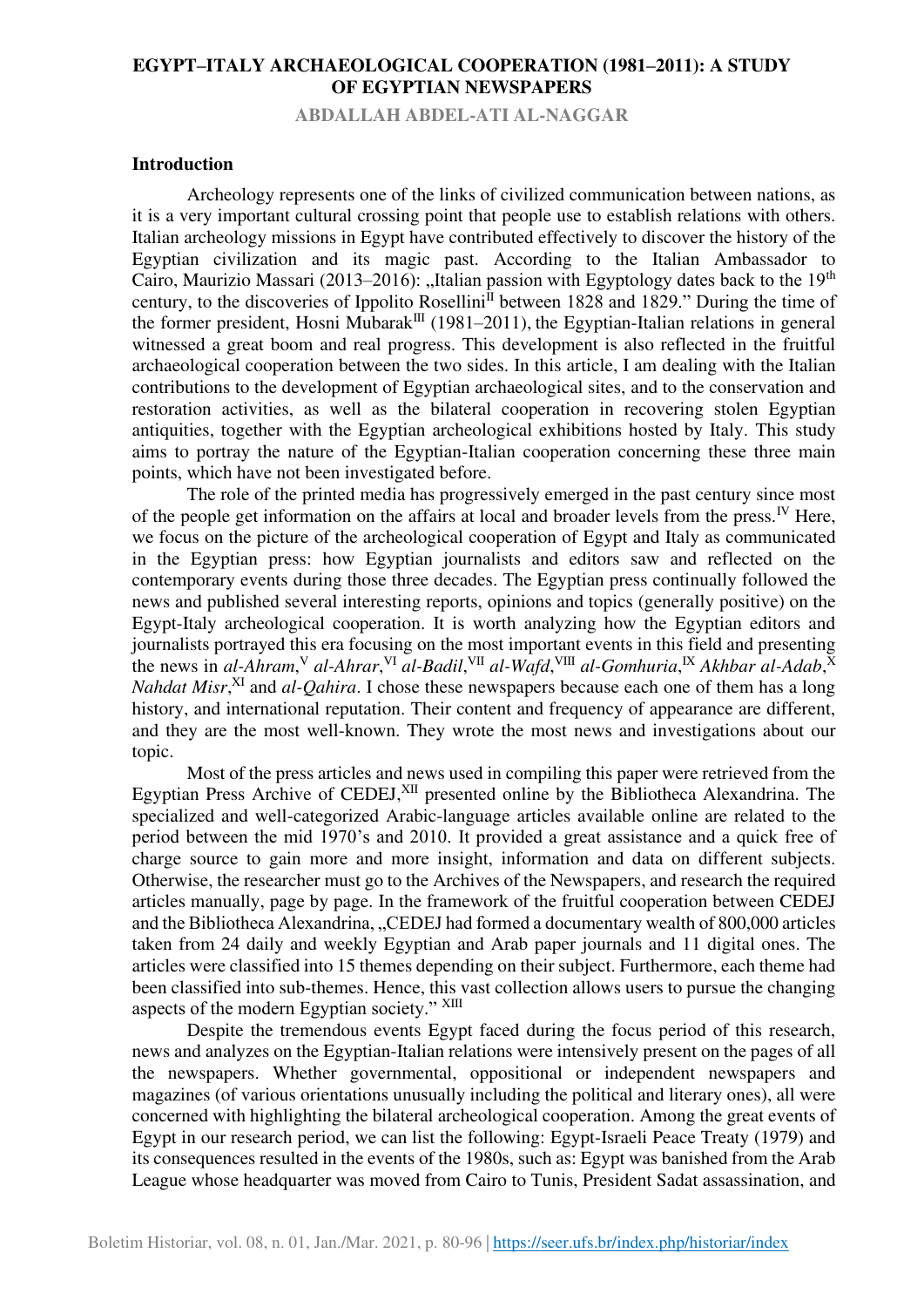**ABDALLAH ABDEL-ATI AL-NAGGAR** 

his succession by Hosni Mubarak (1981), the Egyptian conscripts riot of the Central Security Forces, classified as a coup in some Western sources (1986), the Egyptian-Israeli negotiations, Israel returned the last part of Sinai-Peninsula (1987) and Egypt rejoined the Arab League (1989). The massacre of tourists at Luxor (1997). Bomb attacks target Israeli tourists in Sinai, killing 34 (2004). For first time, they hold selective multi-party elections (2005). Barack Obama makes key speech at Cairo Univesity to the entire world, confirming Egypt's important position in the region (2009), and finally the so-called Arab Spring in Tunisia and Egypt (2011).

It is also noted that during the first years of Mubarak's rule, the press news concerning our topic was few, because the entire country and its political leadership were focusing primarily on other events that were seemed to be more important. The real interest in highlighting this type of news accompanying the archaeological events began in 1987.

## **Italian contributions to the development of Egyptian archaeological sites, and to the conservation and** *restoration* **activities**

The Egyptian press has extensively covered many news and analyses related to this subtitle, but this does not mean that all the activities, developments and news were covered, but rather what journalists saw, whatever their point of view was, and what was important to the readers in the first place. But in case we would like to have news on all the activities of the Italians on archeological missions and restoration, we have to leaf through the valuable book *Cento anni in Egitto – Percorsi dell'archeologia italiana* (Italian Archeological Paths – A hundred years in Egypt), published in occasion of the 100<sup>th</sup> anniversary of the activities of the Italian archeological missions and restoration activities.



*Cento anni in Egitto – Percorsi dell'archeologia italiana.* Illustrated edition. Publishing house[: Mondadori](https://www.libreriauniversitaria.it/libri-editore_Mondadori+Electa-mondadori_electa.htm)  [Electa.](https://www.libreriauniversitaria.it/libri-editore_Mondadori+Electa-mondadori_electa.htm) Pages: 256. The book was supported by the Istituto italiano di cultura del Cairo

The Italian ambassador to Cairo, Mario Seca, pointed out: "Italy is ranked first in the world in restoring monuments and artifacts."<sup>XIV</sup> Due to the great capacities of the Italians in development and restoration work, as well as the distinguished bilateral relations, they earned the trust of the Egyptian side in many valuable works. Regarding this first main point, the Egyptian newspapers focused on 11 events or activities to be detailed in the following lines.

Upon the protocol between the Italian and Egyptian Governments signed officially on February 9, 1988, Italian*-*Egyptian Centre for Restoration and Archaeology (CIERA) based in the Mevlevi Tekiya Building (Historic Cairo) was opened on July 28, 1988. It is one of the most prominent institutions that supported mutual relations, especially in archeology and restoration. CIERA has accomplished the recovery of the Sama'khana, the restoration the Madrasa of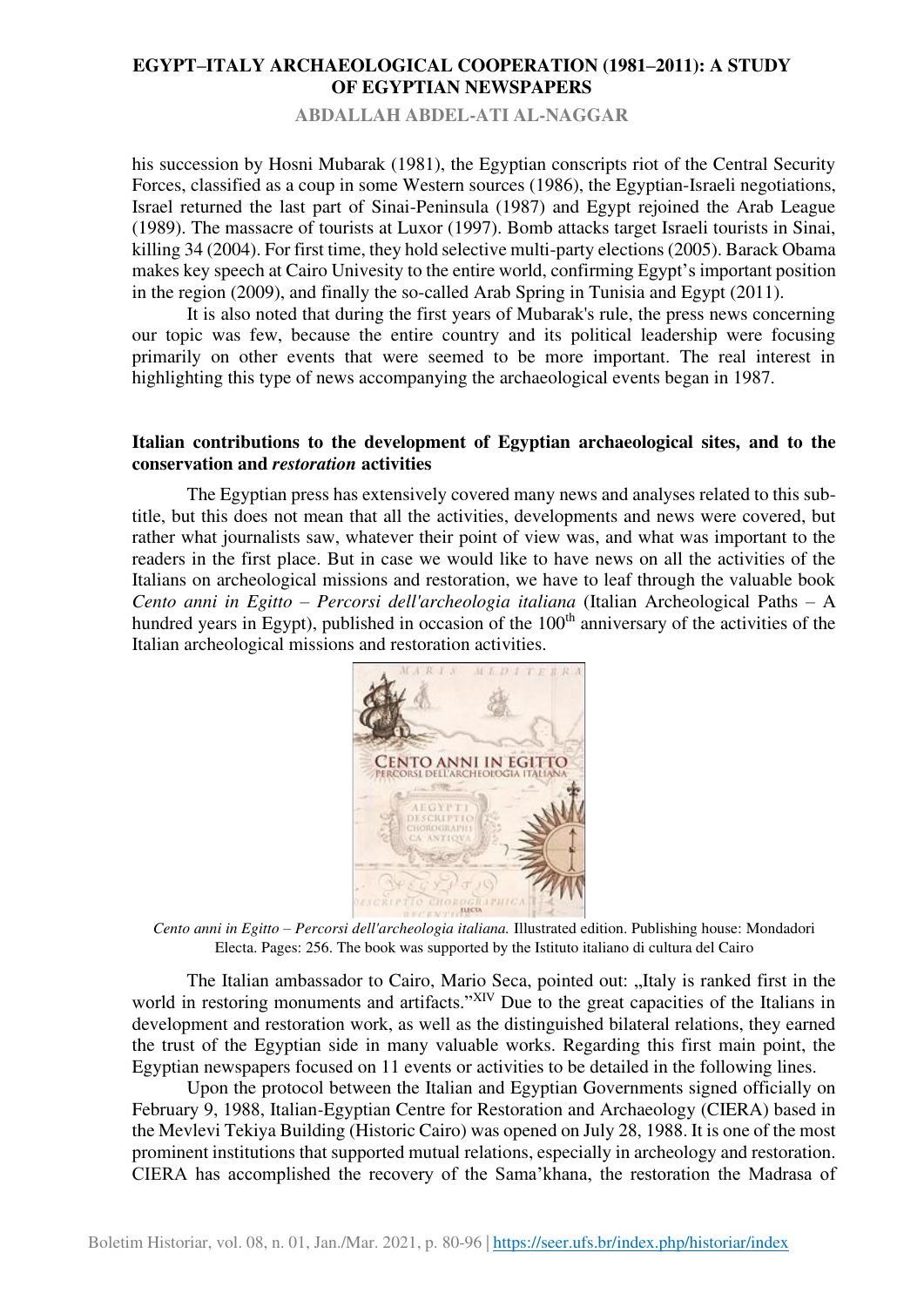**ABDALLAH ABDEL-ATI AL-NAGGAR** 

Sunqur Sa'di, the Mausoleum of Sunqur Sa'di; the Cells of the Mevlevi Convent, in front of the Sama'khana; and the reception spaces in the Wing of the Convent along al-Suyufiyya Street. The Center was an extension of a long history of Italian archaeological work in Egypt. In the occasion of the inauguration, the restored Sama`khana Mevlevi Derwishes, cultic building with a theatre-like layout and characterized as specific architectural typology, was opened to the public. The restoration work carried out by the Italian side. Twenty years later,<sup>XV</sup> and after longterm discussions and negotiations, Egypt and Italy agreed to institutionalize the *School for the conservation and restoration of buildings and monuments*, located in the complex of the Mevlevi Dervishes.<sup>XVI</sup>



Sama`khana Mevlevi Derwishes after Italian restoration

*Al-Ahram* reported on March 3, 1989 that the Italian embassy in Cairo decided to present half a million US dollars as a non-refundable grant to the Egyptian Ministry of Culture to start immediately preparing the feasibility study to develop the Bab al-Azab historic area, the great lower gate of Cairo Citadel, located in front of the Sultan Hassan and al-Refaai Mosques, famous for its role in vanquishing the Mamelukes. Condotti, Italian company which had previously contributed to saving and moving the temple of Philae, assumed the project.<sup>XVII</sup> The same newspaper witnessed in it issue of November 9, 1990, that the studies and designs for the long-awaited development and restoration of Bab al-Azab project were totally completed. The designs, study and preparation for implementation cost in total 1.700.000 US dollars, were granted by Italy in order to make this area the largest Islamic cultural and tourist place in Cairo.XVIII The English version of *al-Ahram* completed the development story of Bab al-Azab: "In 1989, the Italian government offered to develop the Bab al-Azab area, but the plan came under fire when former culture minister Farouk Hosni intended to lease the land to a private company to build a hotel and shopping complex. […] But as arguments raged between its opponents and supporters, the project was put on hold and the Bab al-Azab fell into disrepair."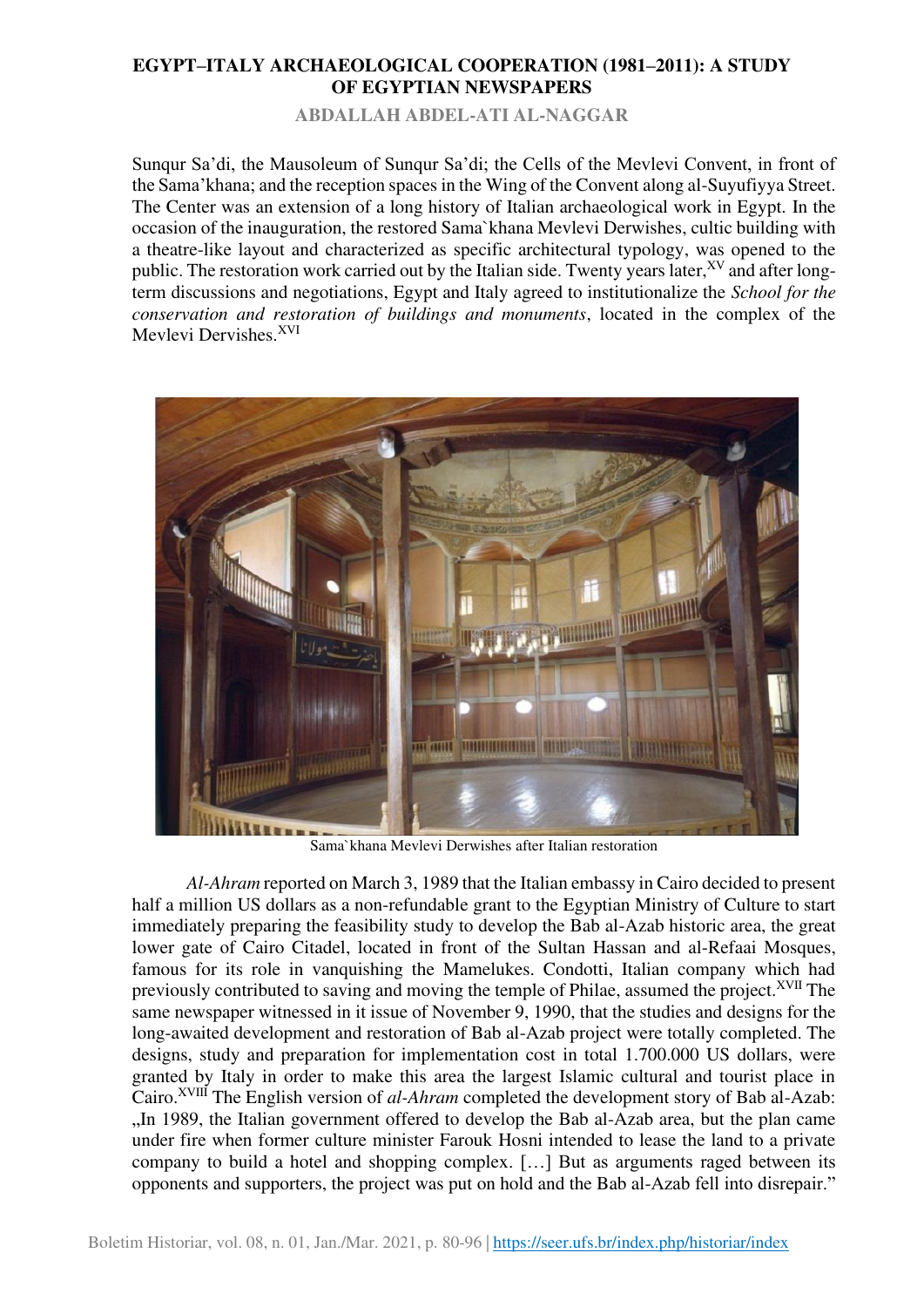**ABDALLAH ABDEL-ATI AL-NAGGAR** 

Only thirty years later, I mean after the Italian studies and designs were officially submitted, the Supreme Council of Antiquities (SCA) and the Sovereign Fund of Egypt (SFE) signed a contract to develop and manage the area, as a part of Historic Cairo's rehabilitation governmental efforts.XIX



Bab al-Azab historic area

On August 15, 1991 *al-Ahram* said that Italy is restoring a collection of 745 rare paintings, dating back to the 19<sup>th</sup> century and located in the Gezira Museum.<sup>XX</sup> These paintings belong to the leading artists of the Impressionism<sup>XXI</sup> and constitute an enormous artistic wealth.<sup>XXII</sup>

The International Congress of Egyptologists  $(ICE)$ ,  $^{XXIII}$  the biggest Congress on Egyptology in all over the world, was hosted by Italy twice.<sup>XXIV</sup> Away from Cairo, and among all the countries, only Italy and France<sup>XXV</sup> had hosted this great event twice. The other major countriesXXVI were only one-time hosts of the Congress. This event reflects the Italian interest and support as well as the passion towards the Egyptian antiquities. In this regard, *al-Ahram* published on September 1, 1991, that the Sixth International Congress of Egyptology *'Sesto Congresso internazionale di egittologia*' was being held in Turin between September 1–8, 1991, to discuss all issues and problems of restoring Egyptian antiquities, and new discoveries. More than 500 Egyptologists, archeologists and scholars and students, representing more than 35 countries, participated in the eight-day-long conference held at the Turin Museum and chaired by the famous American Egyptologist William Kelly Simpson<sup>XXVII</sup>. XXVIII The proceedings of the Congress was published in two volumes entitled *VI Congresso Internazionale di Egittologia – Atti*.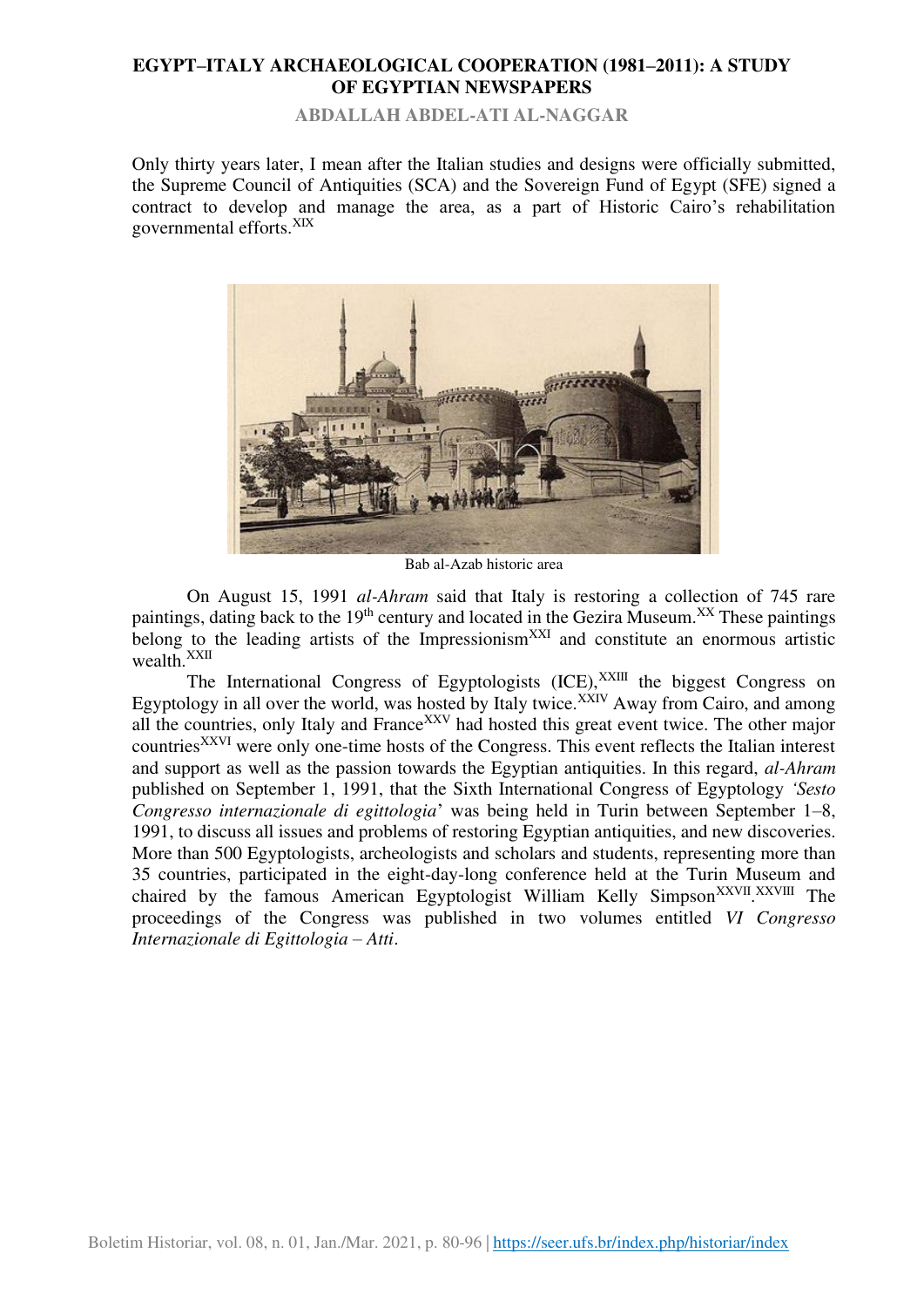**ABDALLAH ABDEL-ATI AL-NAGGAR** 



*VI Congresso Internazionale di Egittologia – Atti* Publisher: International Association of Egyptologists, Turin, Italy, 1992.

March 27, 1992 *al-Ahram* outlined that the Italian initial designs of the Grand Museum of Egypt arrived. The 18-member composed Authority of the Grand Museum, headed by Ibrahim Bakr, approved that Italy covers all the costs of the project implementation, except for one member, Prof. Ali Radwan,<sup>XXIX</sup> who registered his objection. A sharp verbal altercation occurred between Ibrahim Bakr and Ali Radwan, when the head of the authority began to present the memorandum stating that Italy would bear full costs of establishing this museum, estimated at \$ 200 million. However, Dr. Radwan asked not to agree to that, saying that Egypt must address all the countries with its desire to establish this museum and not give the opportunity to Italy alone. Farouk Hosni, Minister of Culture, announced that he had already received the preliminary designs of the Grand Museum from the Italian side affirming that the Italian government allocated an amount equivalent to 5.3 million EGP to complete a feasibility study of the project. A group of Italian experts arrived to Cairo and discussed with their Egyptian partners to prepare the feasibility study and complete the preliminary steps of the project.<sup>XXX</sup>

As a continuation of the Italian fondness for restoring Egyptian archeology, *al-Wafd* biggest opposition newspaper mentioned on November 8, 1997, after longly presenting the well-known Italian restoration expert Giuseppe Fanfoni,  $\frac{XX}{X}$  that he requested the restoration of the Sphinx via cutting the fragile layers in the lower region and replacing them with more stronger insulating layers that prevent the leakage of groundwater to the rest of the statue's body, similar to what happened in the Sama`khana Mevlevi. According to the Italian expert, this technique is very successful and guarantees the total protection of the antiquities completely, and it has proven effective before as all Egyptian monuments restored in the same way withstood the 1992 earthquake.<sup>XXXII</sup> Two and a half month later, *al-Gomhuria* reported in its issue dated January 22, 1998 that the request was rejected by the SCA, as the Egyptian government had already carried out the complete restoration process with high quality, as well as the inaccuracy, illogicality and impossibility of implementing the Italian expert's plan.<sup>XXXIII</sup>

On November 6, 2001, *al-Ahram* reported that Italian International Institute of Papyrus '*Istituto Internazionale del Papiro'* of Syracuse, assumed restoration of 20 rare papyri in the Greco-Roman Museum of Alexandria. $X^{\dot{X}XIV}$  The restoration process was implemented within the project submitted by the famous Italian archeologist Corrado Basile, director-general of the Italian Institute of Papyrus, and accepted by the SCA. The restored papyri will be displayed in public in the museum halls.<sup>XXXV</sup>

The *Watani* provided details on January 20, 2002 on the activities of The Egyptian Museum in Turin '*Museo Egizio'*, which hosts a huge collection of Egyptian antiquities, about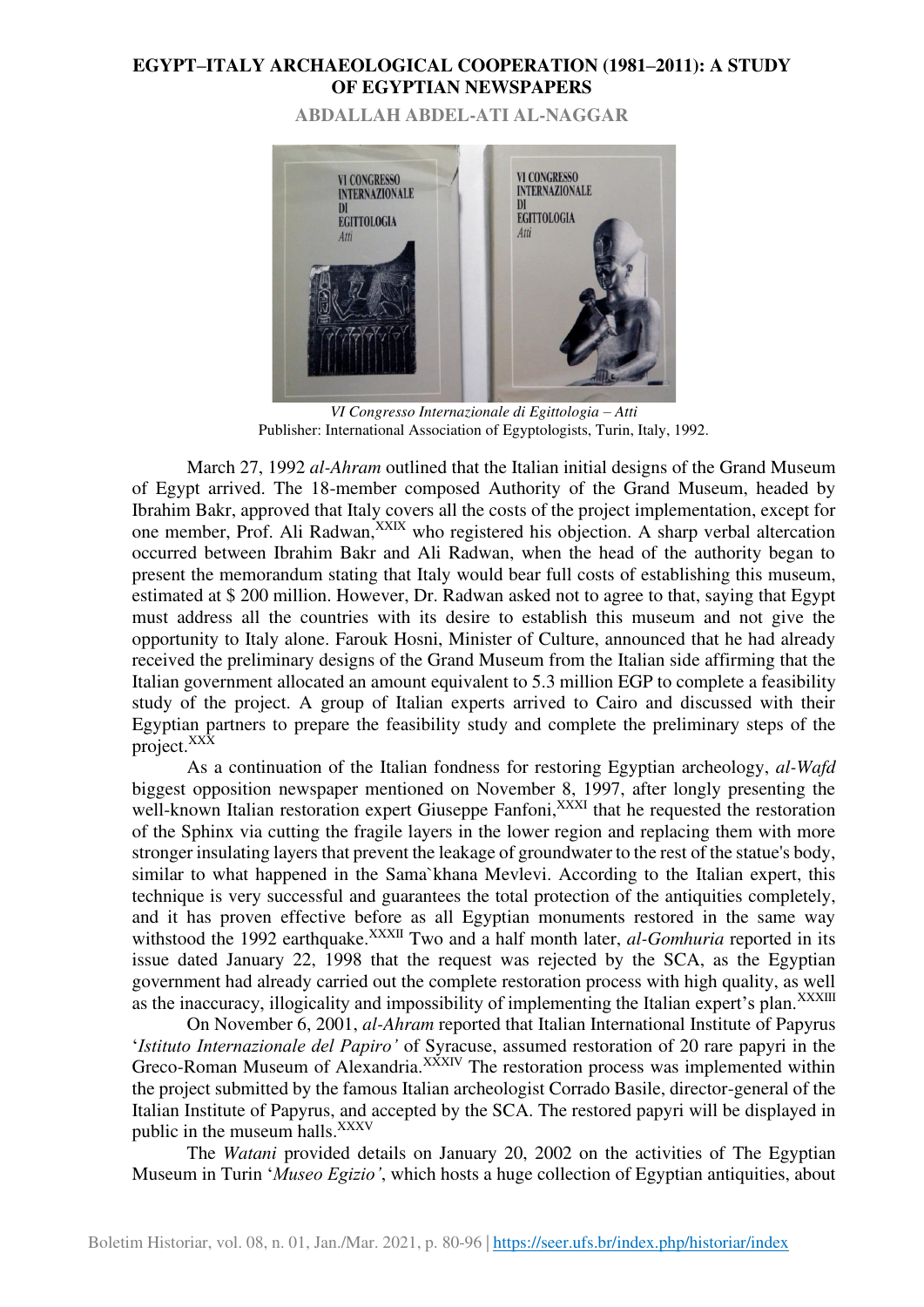**ABDALLAH ABDEL-ATI AL-NAGGAR** 

30,000 artefacts, and it considered one of the most visited museums in Europe. This archaeological museum started a project to restore Egyptian artifacts dating back to several different eras: Pharaonic, Ptolemaic and Roman. The cost of the project was about 1 billion Italian liras. Also, the Italian government decided to expand the museum building to accommodate a greater number of Egyptian artifacts. The new sections will be opened in 2003.XXXVI

On December 12, 2006, the *al-Qahira* provided details on the restoration work of the Church of the Transfiguration (*Monastery* of *St. Catherine*) by the Italian *Centro di Conservazione Archaeologica* (CCA). The Church, constructed by the Byzantine Emperor Justinian, suffered serious damage from an earthquake in 1995. The restoration included the apse mosaic of the Transfiguration, representing Christ, the Prophet Moses, the Prophet Elijah, and the disciples of Christ. This mosaic is considered one of the oldest and most beautiful mosaics of the East, which was built in the  $6<sup>th</sup>$  century AD. It was agreed with the Italian side to complete the entire restoration process.<sup>XXXVII</sup> For the conservation works, the Monastery received a donation of \$500,000 from Sheikh Hamad bin Khalifa, the then Emir of Qatar, and a further sum of \$250,000 from the Getty Foundation. As for the missing parts of the mosaic, the Italians already completed it after making these parts in Venice using the same material of the original mosaic, such as lime based mortars and glass mosaic tiles.<sup>XXXVIII</sup> It is worth mentioning, that the conservation of the mosaics was finished after ten-year work,<sup>XXXIX</sup> and the CCA received the EU Prize for Cultural Heritage / Europa Nostra Awards in the category Conservation for the project of conservation of the apse mosaic of the Transfiguration.<sup>XL</sup>



The apse mosaic as published in al-Qahira in 2006

Boletim Historiar, vol. 08, n. 01, Jan./Mar. 2021, p. 96-80 |<https://seer.ufs.br/index.php/historiar/index>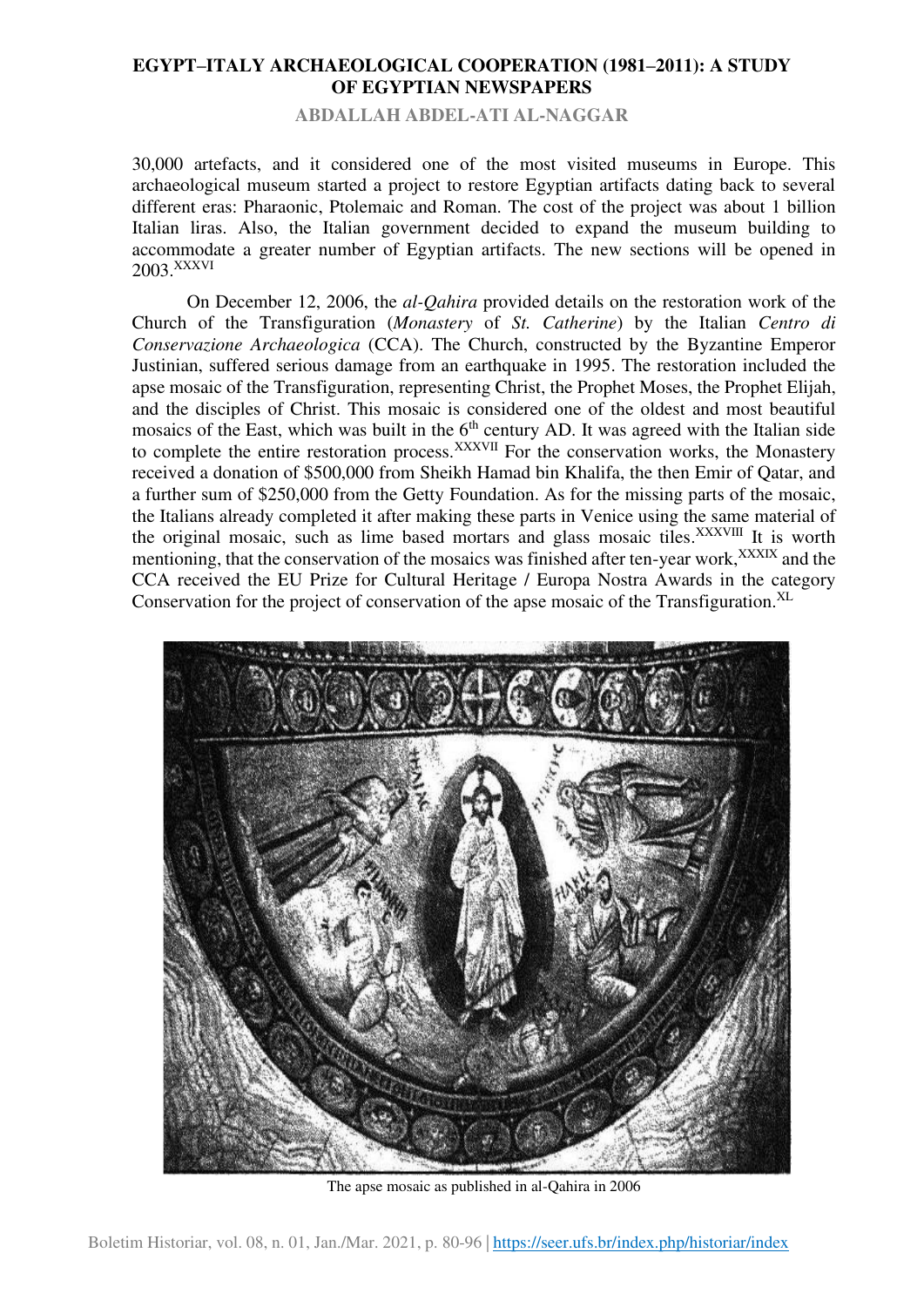**ABDALLAH ABDEL-ATI AL-NAGGAR** 



The apse mosaic after being restored in 2016

On July 18, 2007, *Nahdat Misr* published an article stating that Italy would implement a project to develop the Egyptian archaeological museums at a cost of 1.3 million euros. The signed Memorandum of Understanding included the implementation of a project to reformulate the presentation and exhibitions in Egyptian museums: Egyptian Museum in Tahrir, the Fustat Museum,<sup>XLI</sup> and the Grand Egyptian Museum, as well as the creation of a single database in all museums, a comprehensive training program for restorers, establishing a laboratory for CT scans for mummies' analysis, and installating air conditioning equipments.<sup>XLII</sup> The *al-Badil* newspaper in its issue of May 8, 2008 explained more about the project stating that the Italian government began disbursing the dedicated grant to develop first the Egyptian Museum in Tahrir Square via training museum curators and restorers. Claudio Pacifico, XLIII Italian ambassador to Cairo, stated during the opening of the training course: XLIV, This training is the first and most important stage to qualify the human cadres that will implement this project and transfer the Italian expertise in the field of museums and restoration to others." According to Dr. Wafaa Al-Siddiq, Director of the Egyptian Museum: Italian experts are participating in training Egyptians on computer applications, theories of restoration and conservation, and practical training will be carried out on restoring some artifacts in the museum. Furthermore, the project includes developing the museum library, which includes the oldest literature on Egyptology in various foreign languages.XLV

In his interview with the *al-Qahira* newspaper in its issue of August 7, 2007, Corrado Basile, founder of the Papyrus Museum confirmed, that papyrus was first manufactured in Egypt,<sup>XLVI</sup> which has the largest collection of papyri in the world. Italy knew the papyrus and its industry from the Egyptians.  $XLVII$  The cooperation between the Italian International Institute of Papyrus '*Istituto Internazionale del Papiro'*, the Papyrus Museum of Syracuse '*Museo del*  Papiro<sup>, XLVIII</sup> and the Egyptian side began in 1999 via concluding a cooperation agreement, <sup>XLIX</sup> which consisted in holding training courses for Egyptian restorers on papyrus restoration, and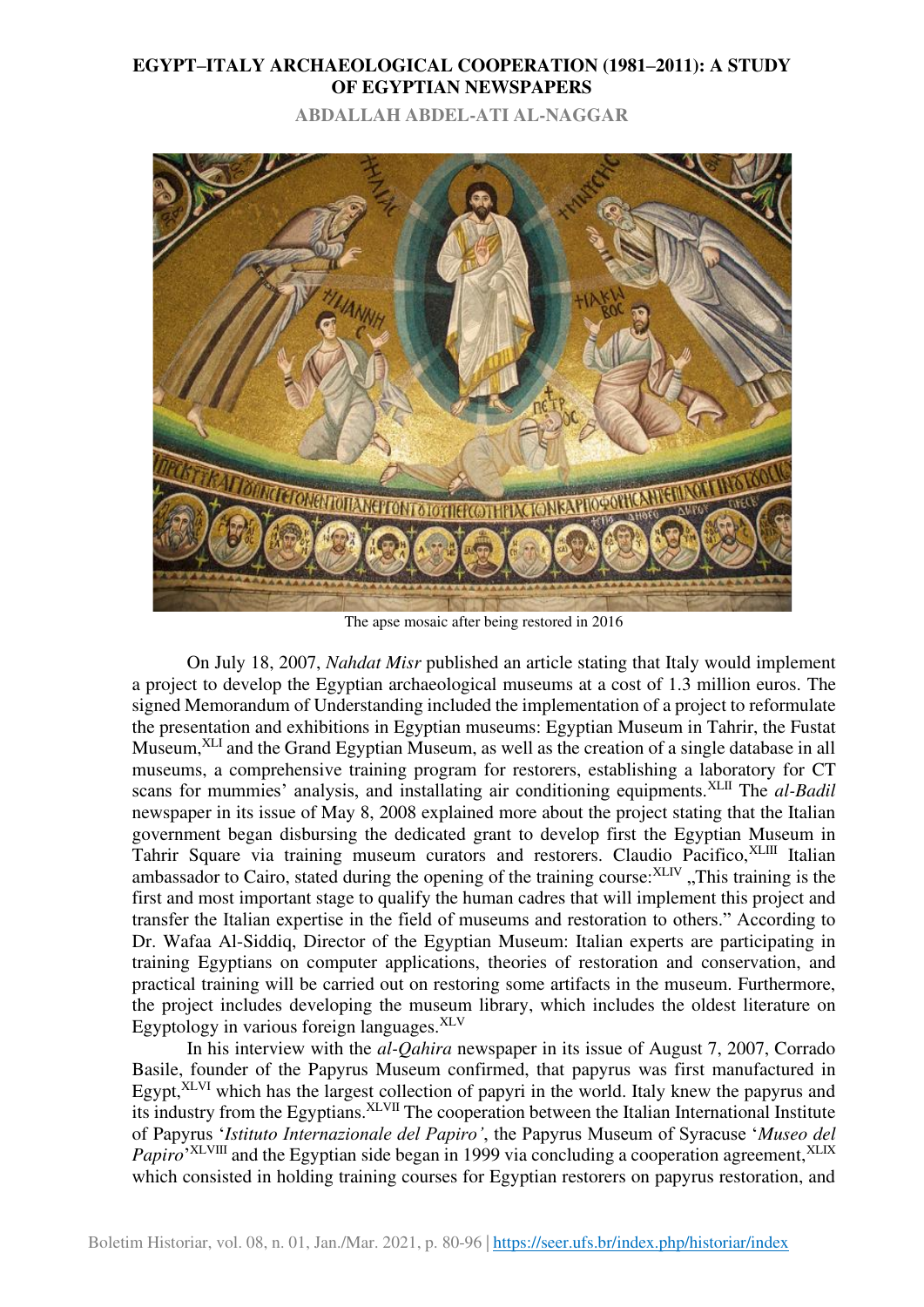**ABDALLAH ABDEL-ATI AL-NAGGAR** 

restoring original pieces in the Egyptian Museum in Cairo, the Bibliotheca Alexandrina and the Greco-Roman Museum of Alexandria. Within the bilateral cooperation with the SCA 250 papyri were restored in the Greco-Roman Museum and a conservation -restoration papyrus laboratory was established in the Egyptian Museum in Cairo, as well as a school for the manufacture, maintenance-restoration of papyrus was created through organizing several specialized courses<sup>L</sup> for Egyptian restorers.<sup>LI</sup>

On January 1, 2008, the *al-Qahira* reported that the Italian side, in collaboration and cofinanced with Egypt, developed and restored the Medinat Madi 'City of the Past'<sup>LII</sup> in Fayoum region at a cost of 8 million Egyptian pounds. Medinat Madi enjoyed great historical importance in the Roman era, as it was the route of commercial caravans to transport supplies and consumables to Alexandria and back to Rome. Fayoum was an essential supplier for the Roman Empire. The Middle Kingdom temple of Medinat Madi was dedicated to worship the God Sobek or Sebek, a crocodile-headed man with a feathered crown, Patron of the strength of the pharaoh, who was the official God of Fayum. In the Roman and Ptolemaic period, other structures and compartments were added to the Temple. In addition, the project will also include the establishment of a visitor center, museum exhibition hall and tourist service bazaars. Medinat Madi will also be connected to Wadi al-Rayyan<sup>LIII</sup> by a road that facilitates movement to different tourist places.LIV



Overview of ruins of Medinat Madi

#### **Bilateral cooperation in recovering stolen Egyptian antiquities**

Just as the Egyptian-Italian cooperation was constructive and fruitful in all fields, the bilateral coordination concerning recovering the stolen artifacts was also positive. The Italian side spared no effort to provide assistance to Egypt in this regard. It is for the first time in the contemporary history that a head of state personally declared his support for Egypt in order to recover its stolen antiquities. The Italian president Carlo Ciampi, LV after his visit to Cairo and in an exceptional and unusual message to the Egyptian minister of culture, affirmed his country's readiness to provide more support for the cultural work in Egypt, as well as to support Egypt in its efforts to recover its artifacts from anywhere in the world.<sup>LVI</sup>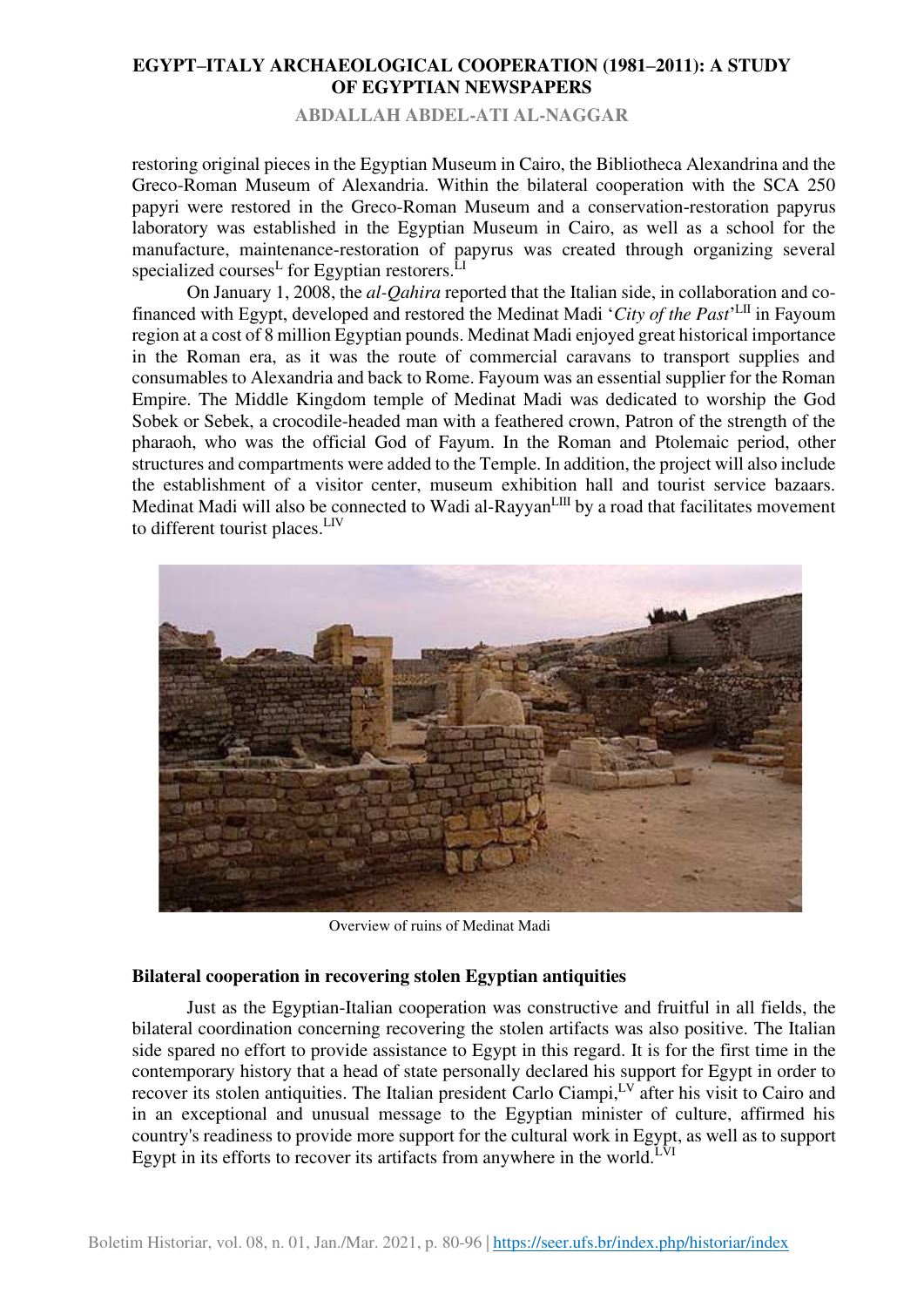**ABDALLAH ABDEL-ATI AL-NAGGAR** 

Here, we have three sub-points portrayed by the Egyptian press: the presence of the Egyptian obeliscs in Italy, the auction of 64 ancient Pharaonic pieces in Florence, and the recovering of 42 artifacts from the Archeological Museum of Como '*Museo Giovio'*. LVII

The Egyptian Press articles, the statements by officials, the strong relations between the two countries that no one would like to disturb, in addition to the real Italian interest in the Egyptian obelisks in Italy prove that the Egyptian side was satisfied with the presence of the obelisks on Italian soil. The press several times even praised and glorified the Italian interest in the Egyptian obelisks. Abdel-Halim Abdel-Galil, well-known Egyptian journalist provided details in his long article published in *al-Gomhuria* on March 8, 1989 on the pharaonic obelisks in the eternal city (Rome) and the Italian interest in them: "The modern history has not witnessed that a country with its great history and glory has been interested in the antiquities of another country as Italy did, where we can find *more than 18 Egyptian obelisks*, some of them were sent to Rome as a gift, and others we do not know how they moved from Egypt. *Thirteen obelisks* standing in prominent positions throughout the different squares of Rome […] Italy harnessed all the artistic capabilities to beautify the obelisks, and underneath some of them were placed large beautiful fountains […] The Romans said that the Pharaonic obelisks wanted to be immortalized, so they came to Rome! Otherwise, their fate would be like their poor companions in warehouses or under the sand! Egypt and Italy have a common long history. […] These obelisks are the appetizers of Rome's tourists ... and an honorable introduction to the Egyptian History." Then the newspaper listed the pharaonic obelisks of Rome, their locations and brief description of their history, giving more details on the eight obelisks<sup>LVIII</sup> taken from Egypt after the Roman conquest and brought to Rome.<sup>LIX</sup>

For a long time, the presence of the Egyptian obelisks in Italy simply can be summarized as they are in their second home. And we find many articles that explicitly mention this. Ethiopia's recovering of its only obelisk from Italy was a big shock to the Egyptian cultural, press and archaeological circles, as there are many Egyptian obelisks in Italy and the Egyptian government has not been able to recover even one of them, despite the distinguished relations between the two sides at all levels. Ethiopia was able to regain its only obelisk, and its relations with Italy were not up to the level of the Egyptian-Italian relations. What happened? Italy's handling of the issue was a great surprise to Egypt.

The *Akhbar al-Adab*, literary magazine, is unexpectedly wondering in a long and investigative feature article, if Egypt can regain its unique obelisks from Italy, especially after recovering the only Ethiopian obelisk, seized and taken by Mussolini during the occupation of Ethiopia, although international treaties do not oblige it to do so. According to the Paris Convention of 1970,<sup>LX</sup> antiquities that were exited illegally from a country after 1970 can be recovered. Dr. Zahi Hawass, former Secretary-General of the SCA, confirmed that he focuses primarily on recovering the stolen antiquities from the Egyptian museums in the first place, which number 6000 artifacts. As for the "recovery of major artifacts such as the obelisks, Nefertiti's head and the Rosetta Stone is a major issue and may lead to an unexpected international reaction. But this does not prevent it from being on the list of priorities after recovering the other stolen pieces."LXI

In its issue of October 10, 1999, *al-Ahram* detailed on the auction supervised by the Italian Gandolfini Foundation and organized in Florence which ended with the sale of 462 artifacts, including 64 ancient Pharaonic pieces, most of them colored ceramic statues previously found in the cemeteries of Thebes, in addition to the sale of the mummy of an Egyptian falcon dating back to the  $7<sup>th</sup>$  century. The falcon's ownership belongs to one of the travelers returning from Cairo in the thirties. The governmental newspaper wondered when Egypt would recover its stolen artifacts from abroad? $LXII$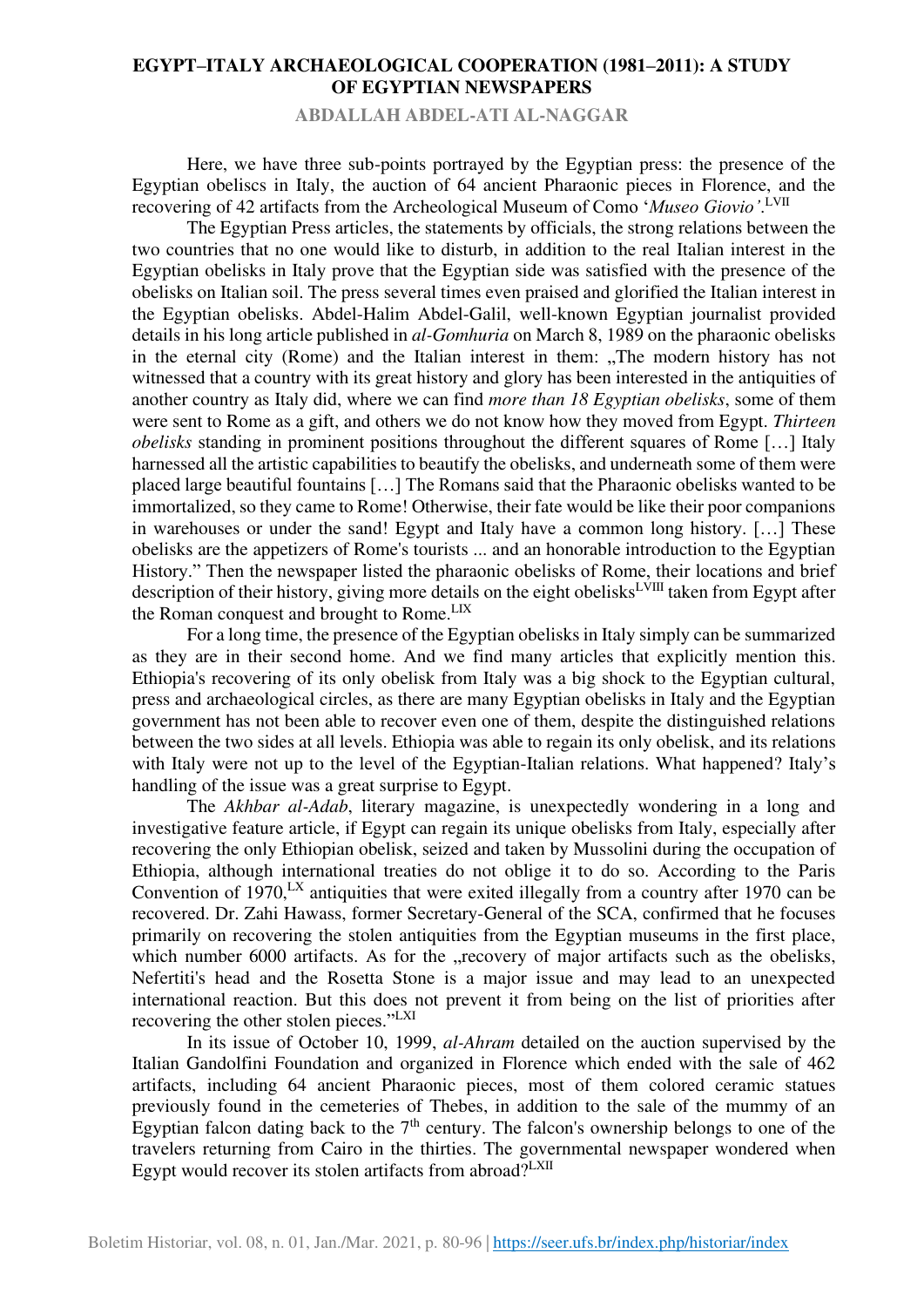**ABDALLAH ABDEL-ATI AL-NAGGAR** 

During this research period, Egypt did not submit any formal request to restore its obelisks, or the 64 ancient Pharaonic pieces of the auction and thus this issue was not discussed at all, despite the Italian side was ready to discuss the issue, in case of submitting a formal request. This fact was also confirmed by the former Italian ambassador to Cairo, Mario Seca, in his statement to *al-Ahram* on December 19, 2001.<sup>LXIII</sup> The Italian readiness and its positive reaction to discuss such issue can be demonstrated through our third sub-point.

The *al-Wafd* published on August 22, 2002 on the Egyptian-Italian contacts to recover 7 UshabatiLXIV statues and 35 artifacts from Italy from the Archaeological Museum of Como. According to Sabry Abdel Aziz, head of the Egyptian Antiquities Sector, the statues range between seven and fourteen centimeters long, dating back to the late Pharaonic eras, and there are writings on them in the ancient Egyptian hieroglyphs. Their function was to assist the deceased in the other world. Dr. Zahi Hawass confirmed that the Italian authorities agreed to hand over antiquities to Egypt through the ministries of justice in both countries in accordance with the legal and judicial agreement signed between the two countries, indicating that the handover process would take place as soon as these procedures were completed.<sup>LXV</sup> On the same day, the *al-Gomhuria* gave more details about these stolen artifacts, stating that this issue came to the surface by pure accident: car accident was suddenly happened, and consequently the Italian police arrived to investigate. One of the procedures followed was that they searched the car of the Italian woman, where they found the 7 Ushabti statues, then suspicion about the Italian woman increased more, so an order was issued to search her home where they found the rest of the pieces. The total of stolen artifacts was 42.LXVI *Al-Ahrar* noted on September 30, 2003, that Egypt had recovered these artifacts from Como, in the Lombardy region. The recovered pieces were deposited in the Egyptian Museum in Tahrir Square. The process was a result of close cooperation between the Ministry of Culture, Foreign Affairs and Justice in Egypt and the Italian authorities.<sup>LXVII</sup>

#### **Egyptian exhibitions of archeology**

The intention of cooperation in holding Egyptian exhibitions in Italy was serious and fruitful as well. During the thirty years of cooperation, several Egyptian exhibitions were organized, but the focus of the Egyptian press was mainly on four of them.

On February 7, 1989 the *al-Ahram* reported that Egypt agreed to dispatch 70 Pharaonic artifacts from the collection of the Egyptian Museum to Rimini city to participate in the Meeting for Friendship Among Peoples '*Il Meeting per l'amicizia fra i popoli di Rimini*', starting from next September. The exhibition displayed 70 masterpieces, including collections of statues of kings and princes, and another set of statues of princesses and women and their decorative tools, in addition to other antiques highlighting the role of ancient Egyptian women in society. The exhibition continued for a period of 3 months. In exchange, the Egyptian party received half a million of USD dollars, and the Italian Foreign Ministry covered the various shipping, exhibition and insurance expenses.<sup>LXVIII</sup>

On March 1, 1997 the *al-Ahram* reported that in Bari's Norman-Swabian Castle '*Castello Normanno-Svevo*', an Egyptian exhibition entitled "The Lights of Egypt" is presented. The exhibtion included archaeological models and reproductions of Queen Nefertari, and it continued until May 4.LXIX

On February 20, 1999 the *al-Ahram* mentioned that an exhibition of Egyptian antiquities would be held at *Palazzo Strozzi* in Florence under the patronage of Italian President Oscar Luigi Scalfaro<sup>LXX</sup> and would be inaugurated by the culture ministers of the two countries,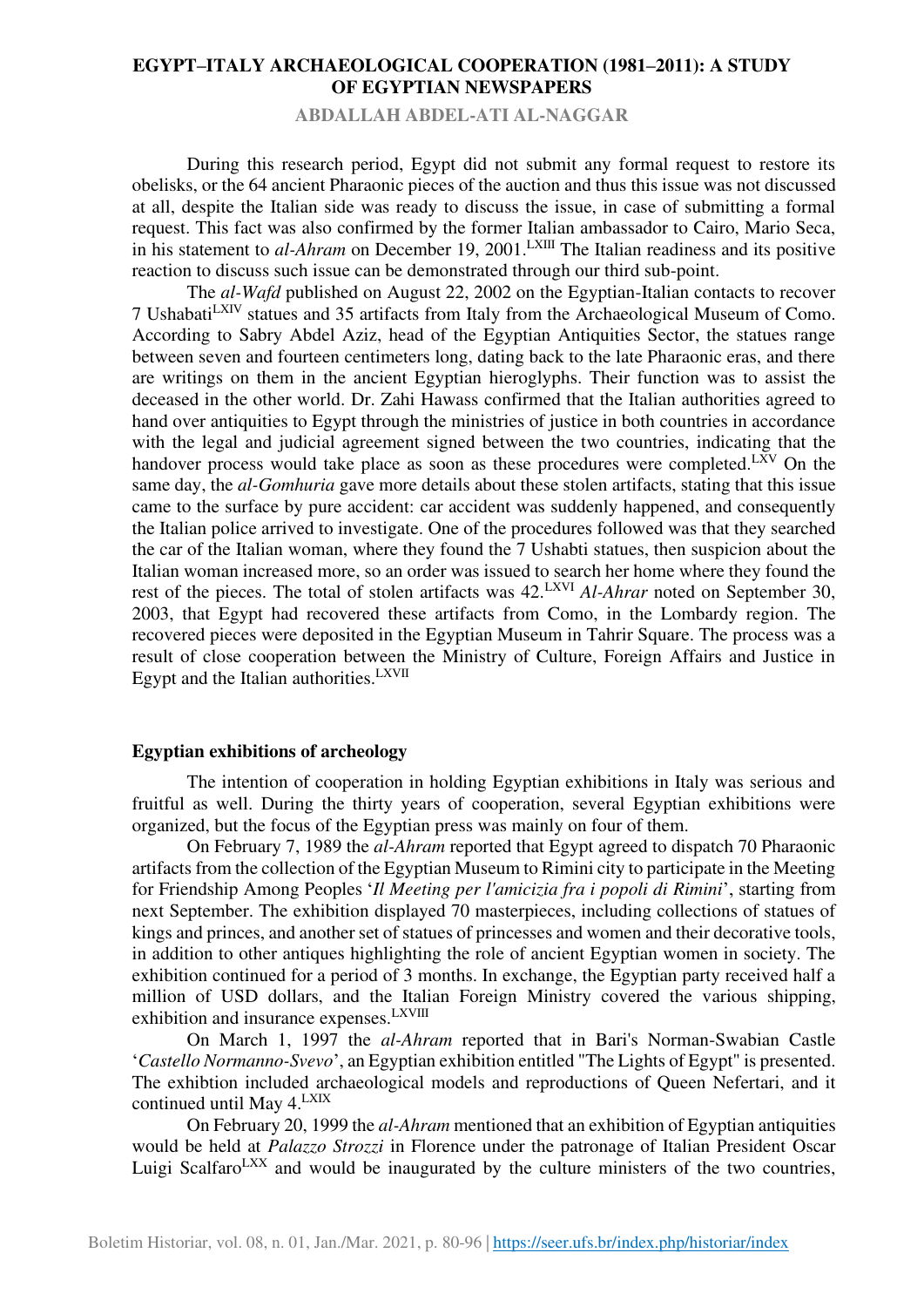**ABDALLAH ABDEL-ATI AL-NAGGAR** 

Farouk Hosni and Giovanna Melandri, LXXI on March 6. The exihibtion would last for 4 months. The exhibition included about 60 pieces of the Egyptian Museum in Cairo.<sup>LXXII</sup> On March 6, 1999 we receive another news issued by the same newspaper officially declaring that the Italian Minister of Culture, the Governor of Florence and Egypt's Ambassador to Italy Nihad Abdel-Latif inaugurated *the largest historical exhibition of Egyptian antiquities to achieve the biggest cultural event in Italy*. The official opening would be preceded by an international press conference. The conference was organized with the participation of the Egyptian Ambassador to Rome, General Director of Egyptian Museums Ahmed Nawar, and director-general of the Egyptian Museum Mohamed Saleh.LXXIII On April, 18, 1999, *Akhbar al-Adab* published news of the Egyptian exhibition being organized in Italy stating that, unusually, the artifacts were selected and traveled in complete secrecy, and despite the objection of some archeologists to the exit of these important pieces, the question was already decided and was referred to the approval of the Minister. The pieces participating in the exhibition are unique and among the most important and rare pieces of the Egyptian Museum and others, including two statues of Menkaure, a granite statue of Userkaf, first king of the Fifth Dynasty, one of the paintings of Hesy-Ra, known for the colorful wall paintings discovered inside and outside his tomb, a sandstone bust of Akhenaten and Nefertiti's head. The magazine concluded its investigation with a condemning and inflammatory statements, saying: "And since we are not specialists, we ask archeologists to judge the legality of transporting of these rare items abroad."LXXIV

On September 4, 2002 the *al-Ahrar* reported that Zahi Hawass would open an exhibition of Egyptian antiquities to be held at *Grazia Palazzo* in Venice, Italy, on September 8 and will continue until May 25. The exhibtion displayed 140 distinct artifacts representing various ancient historical periods, selected from the collections of the Egyptian Museum, such as Akhenaten's bust, from the 18<sup>th</sup> Dynasty, and a statue of King Amenhotep III wearing the blue crown or *the khepresh*, the king's preferred royal headdress.<sup>LXXV</sup> In its issue of August 23, 2002, the *al-Wafd* stated that Prime Minister of Egypt Atef Ebeid<sup>LXXVI</sup> approved displaying Egyptian artifacts at the Exhibition of Venice, from September 8 to May 25. The SCA would directly supervise the artifacts to start preparing for the International exhibition.LXXVII The *al-Ahrar* wrote on July 17, 2003 that the exhibition had been concluded, achieving a financial return of half a million euros within six months. The selected and displayed artifacts focused on the  $18<sup>th</sup>$ -19<sup>th</sup> dynasties, and reflected the high level of sculpture in the ancient Egyptian civilization. At the request of the Italian side, the exhibition was extended for an additional two months due to its success.LXXVIII

#### **Conclusion**

As a conclusion, we have to say that all the Egyptian newspapers and magazines of various orientations (whether governmental, oppositional or independent), were concerned with highlighting the bilateral archeological cooperation. We find that the Egyptian newspaper which showed the greatest interest and published the most news on our topic was *al-Ahram*, and among the opposition newspapers was *al-Wafd*. As for the independent newspapers, it was the weekly newspaper *al-Badil* that topped the scene. We noted an unique phenomenon that *Akhbar al-Adab*, a state-owned literary magazine with no interest in antiquities became the magazine that severely criticized the bilateral archeological cooperation and wrote articles and investigations opposing it, despite the state-owned ones that did not support this kind of criticism or opposition. It is sufficient demonstrating the two inflammatory articles of *Akhbar al-Adab* on the Egyptian obelisks in Italy (September 1, 2002), and the second article on the exhibition of the rare Egyptian artefacts in Italy (April 18, 1999). Throughout this research I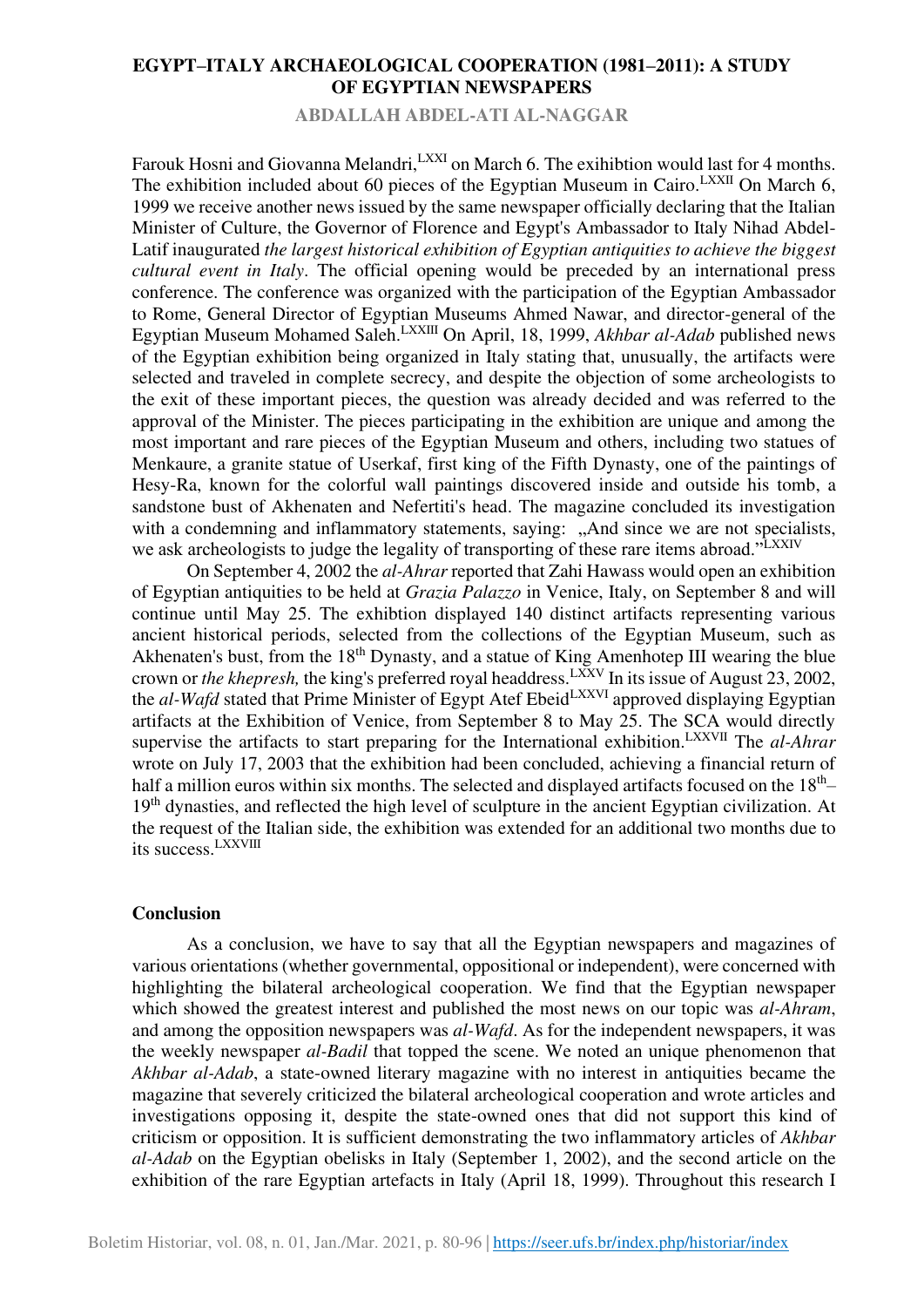#### **ABDALLAH ABDEL-ATI AL-NAGGAR**

tried to show how the Egyptian press has covered the activities and news of the Italians concerning the development and restoration work in Egypt. Overmore, I dealt with the bilateral coordination concerning recovering the stolen artifacts which was also positive and constructive, as the Italian side spared no effort to provide assistance to Egypt in this regard. And finally, I proved that the intention of cooperation in holding Egyptian exhibitions in Italy was serious and fruitful as well, as several Egyptian exhibitions were organized.

#### **Notes:**

<sup>I</sup> Historian, researcher, visitor lecturer. The original workplace of the researcher is: Academy of Scientific Research & Technology, Egypt. His current Research Institution is: Eötvös Loránd University (ELTE), and African Research Institute (Doctoral School for Safety and Security Sciences, University of Óbuda), Hungary. Member of the Scientific Committee of the Mediterrán Tanulmányok Journal issued by the University of Szeged. E-mail: [Abdallah.alnagggar@gmail.com.](mailto:Abdallah.alnagggar@gmail.com) This paper was supported by Tempus Public Foundation.

 $\overline{II}$  Ippolito Baldassarre Rosellini (1800–1843) is the founder of Egyptology in Italy. His most famous work is *I Monumenti dell'Egitto e della Nubia*, composed of 3,300 text pages.

III Mohamed Hosni Mubarak (1928–2020), president of the Arab Republic of Egypt (1981–2011). Mubarak graduated from the Military Academy in 1949 and from the Air Academy in 1950. He was the director general of the Air Academy from 1966 to 1969. In 1972, he was appointed as chief commander of the Egyptian air force. In 1975 he was named as vice president. Immediately after Sadat's assassination on October 6, 1981, he became the 4<sup>th</sup> Egyptian President. His years in the presidential office were marked by an improvement in the relations with the Arab countries, USA and Europe. During the Gulf Crisis and war (1990–1991), Mubarak supported the Saudi decision to invite a U.S.-led military coalition to recover the occupied Kuwait. In 2011, millions of civil protesters against repression, economically deteriorated circumstances and corruption took to the streets, and Mubarak had stepped down on 11 February, authorizing the Supreme Council of the Armed Forces to govern the state. For more info, visit[: https://www.britannica.com/biography/Hosni-Mubarak](https://www.britannica.com/biography/Hosni-Mubarak) (Retrieved: 29<sup>th</sup> November, 2020)

IV MOHAMED, Abdallah Abdel-Ati Abdel-Salam. **Az Egyiptomi-magyar kapcsolatok a két világháború közötti időszakban**. JATEPress, 2015, p. 107.

<sup>V</sup> Al-Ahram: Founded in Alexandria in 1875 by two Lebanese brothers, Beshara Takla and Saleem Takla. It began as a weekly newspaper published every Saturday. Its first issue appeared on August 5, 1876. The paper was relaunched as a daily newspaper in January 1881. In addition to the main edition published in Egypt, the paper publishes two other Arabic-language editions, one geared to the Arab world and the other aimed at an international audience, as well as editions in English and French.

VI *Al-Ahrar* means *The Liberalists*, and it was the official paper of the Liberal Party, and one of the major opposition publications in Egypt. It was an Arabic weekly newspaper published in Cairo starting from 1977 and ceased in 2013. After being governmentally banned, the *al-Shaab* pro-Islamic biweekly (the official newspaper of the Egyptian Islamic Labour Party) in 1997, *al-Ahrar* run a page for it in its third page.

VII The highly respected *al-Badil* Egyptian independent weekly newspaper was launched first on July 16, 2007. In October 2007, *al-Badil* participated along with another 22 independent and opposition newspapers in Egypt in a one-day strike against jail sentences handed down to journalists by not publishing its issue. Between 2009 and 2010, the newspaper was suspended as per financial reasons, and from 2015 it became only electronic, and its printed version was ended.

VIII *Al-Wafd* or *The Mission* is the Arabic daily newspaper of *al-Wafd* Egyptian opposition party. It is considered one of the highest circulated papers owned by political parties in Egypt. Its online version is *al-Wafd Gate*.

<sup>IX</sup> *Al-Gomhuria*: a state-owned Egyptian daily newspaper established in 1954. Upon its appearing, it became the new regime's leading media outlet. The most influencial publication of *Dar al-Tahrir*, founded upon the 1952 Egyptian revolution. *Dar al-Tahrir* publishing house also owns: *Al-Ray Lel Shaab* (weekly newspaper), *al-Messa* (evening newspaper), *al-Kora wal-Malaeb* (sports), *Shashaty* (enterianment), *Aqidaty* (Islamic), as well as the English-language daily *Egyptian Gazette* and the French L*e Progrès Egyptien*.

<sup>X</sup> The well-known *Akhbar al-Adab* or *Cultural News* literary weekly magazine was established in 1993 to be a platform for Arab literary production (articles on literary works and interviews). It is owned and published by *Akhbar Al-Youm*, state-run Egyptian publishing house.

XI *Nahdat Misr* is an Egyptian weekly newspaper launched in Cairo in 2007. It is concentrated first for cultural and literal articles, interviews.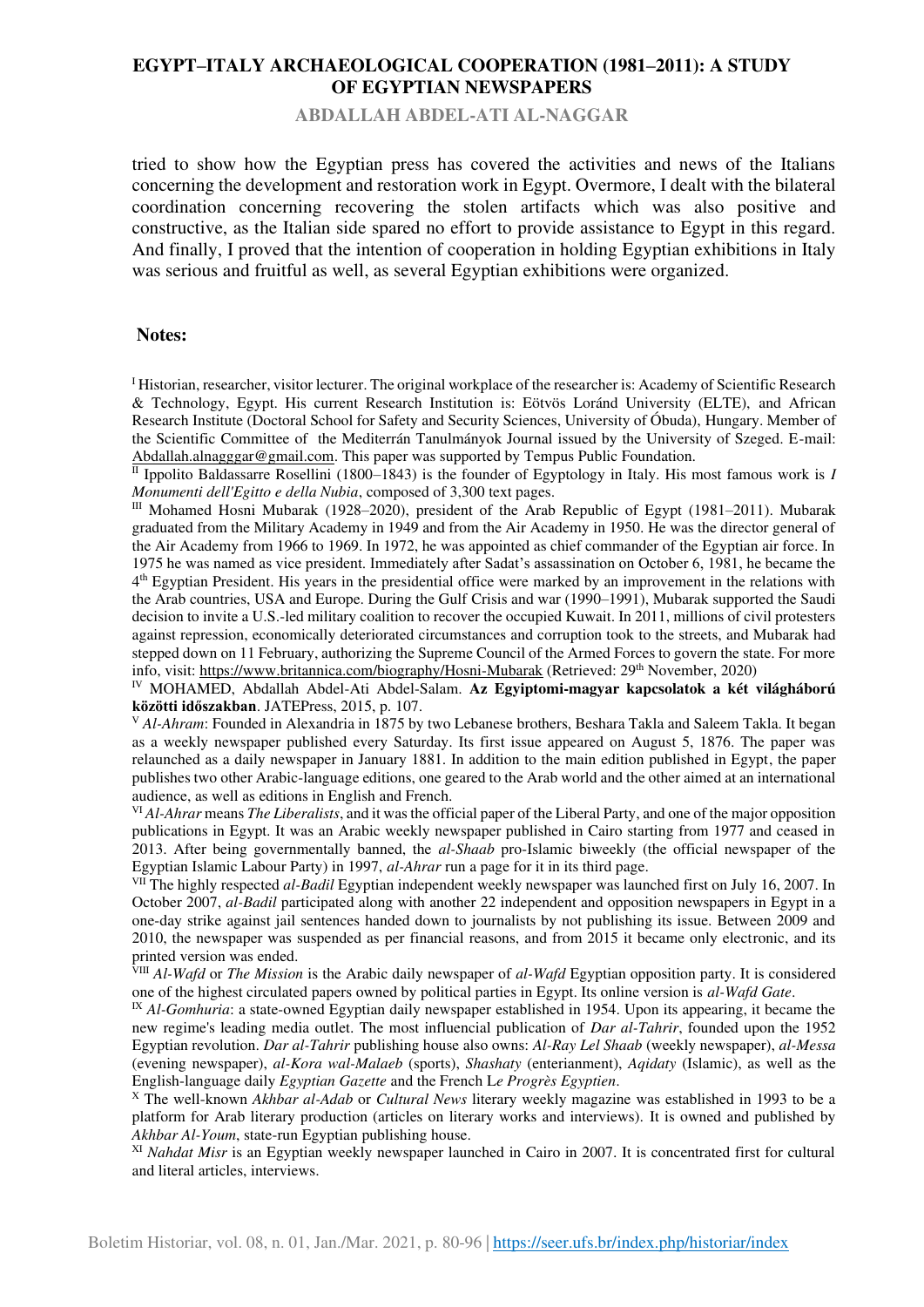**ABDALLAH ABDEL-ATI AL-NAGGAR** 

XII Centre d'études et de documentation économiques, juridiques et sociales or *Centre for Social, Judicial and Economic Documentation and Study* is a Multidisciplinary Research Center based in Cairo, which was launched as a part of the 1968 Franco-Egyptian cooperation agreement. The Centre covers Egypt and Soudan.

XIII For more info, visit:<http://cedej.bibalex.org/Main.aspx?lang=en>(Retrieved: 28th November, 2020)

XIV Inas Nour (December 19, 2001). Egyptian pharaonic exhibition in Italy includes rare artifacts from three international museums. *Al-Ahram*.

XV Namely on October 26, 2008.

XVI [https://www.light-dark.net/t176598/](https://www.light-dark.net/t176598/بالصور..-البعثات-الأثرية-الإيطالية-في-مصر/index.html)مصور..-البعثات-الأثرية-الإيطالية-في-مصر/index.html (Retrieved: 7<sup>th</sup> December, 2020)

XVII Half million US dollars from Itay to develop the Bab al-Azab area. (March 3, 1989). *Al-Ahram*.

XVIII The Bab al-Azab designs were completed, with an Italian grant amounted 1.7 million dollars. (November 9, 1990). *Al-Ahram*.

[http://english.ahram.org.eg/NewsContent/50/1207/372327/AlAhram-Weekly/Heritage/Developing-Bab-](http://english.ahram.org.eg/NewsContent/50/1207/372327/AlAhram-Weekly/Heritage/Developing-Bab-AlAzab.aspx)[AlAzab.aspx](http://english.ahram.org.eg/NewsContent/50/1207/372327/AlAhram-Weekly/Heritage/Developing-Bab-AlAzab.aspx) (Retrieved: 4<sup>th</sup> December, 2020)

XX Also known as the Egyptian Museum of Modern Art. A museum to exhibit modern Egyptian art masterpieces and now it displays more than 10,000 paintings and sculptures of the art movement from modern and contemporary art trends.

 $X^{\text{XX}}$  An art movement originated first by a group of Paris-based artists and ...characterized by small, thin, yet visible brush strokes, open composition".

XXII Moustafa al-Naggar (August 15, 1991). Italy would like to participate in implementing the Grand Egyptian Museum. *Al-Ahram*.

XXIII After being separated from the International Conference of Orientalists in Paris in 1973, the International Congress of Egyptologists (ICE) was held at intervals of three and five years, respectively. For more details, see the official site of the International Association of Egyptologists: [http://www.iae](http://www.iae-egyptology.org/services.php?site=list_of_ices)[egyptology.org/services.php?site=list\\_of\\_ices](http://www.iae-egyptology.org/services.php?site=list_of_ices) (Retrieved: 2<sup>nd</sup> December, 2020)

 $K(6<sup>th</sup> ICE in 1991, Turin, and 11<sup>th</sup> ICE in 2015, Florence)$ 

 $XXY$  (2<sup>nd</sup> ICE in 1979, Grenoble and 9<sup>th</sup> ICE in 2004, same city)

XXVI (3rd ICE in 1982, Toronto/Canada; 4<sup>th</sup> ICE, 1985, Munich/Germany; 7<sup>th</sup> ICE, 1995, Cambridge/United Kingdom; 10<sup>th</sup> ICE, 2008, Rhodes/Greece)

 $XXVII$  William Kelly Simpson (1928–2017) was an American professor of Egyptology and one of several codirectors of the University of Pennsylvania Museum Yale University Expedition to Egypt.

XXVIII Moustafa al-Naggar (September 1, 1991). Problems of restoring Egyptian archeology and new discoveries to be discussed at an international Congress in Italy. *Al-Ahram*.

XXIX Ali Radwan (1941–2020) was the Dean of Arab Archaeologists, the Dean of the Faculty of Archeology at Cairo University, and one of the most eminent Egyptian Egyptologists.

XXX The implementation of the Grand Museum has begun after the arrival of the initial designs from Italy. (March 27, 1992). *Al-Ahram*.

XXXI According to the same article, G. Fonfoni is the head of CIERA and merit prize winner of the General Union of the Arab Archeology in 2007, and who works with his wife in restoring Sama`khana Mevlevi and the antiquities of the king Najm al-Din Ayyub.

XXXII An Italian engineer requests restoring an strenthing the Sphinx to be protected from the groundwater. (November 8, 1997). *Al-Wafd*.

XXXIII Essam Omran (January 22, 1998). An Italian restoration expert asks for restoring the Sphinx. *Al-Gomhuria*. XXXIV Also known in Italy as *Museo greco-romano di Alessandria d'Egitto.*

XXXV Amal al-Gayyar (November 6, 2001). Egypt-Italy cooperation: restoration of 20 rare papyrus pieces in the Greco-Roman Museum of Alexandria. *Al-Ahram*.

XXXVI Restoration of Egyptian artifacts at the Egyptian Museum of Turin. (January 20, 2002). *Watani*.

XXXVII For more information on this conservation work, visit the official website of the Europa Nostra/EU Heritage Awards: [https://www.europeanheritageawards.eu/winners/collaborative-conservation-apse-mosaic](https://www.europeanheritageawards.eu/winners/collaborative-conservation-apse-mosaic-transfiguration-basilica-st-catherines-monastery/)[transfiguration-basilica-st-catherines-monastery/](https://www.europeanheritageawards.eu/winners/collaborative-conservation-apse-mosaic-transfiguration-basilica-st-catherines-monastery/) (Retrieved: 7th December, 2020)

XXXVIII Mohamed Shabaan (December 12, 2006.) The Italian mission restores the Church of the Transfiguration, Monastery of St. Catherine. *Al-Qahira*.

XXXIX The restoration was completed in 2016, but due to political reasons, the opening happened only in 2017. The CCA received the EU prize in 2018.

XL For more information, please visit the official website of the CCA: [https://ccaroma.org/eu-prize-for-cultural](https://ccaroma.org/eu-prize-for-cultural-heritage-europa-nostra-awards-2018/)[heritage-europa-nostra-awards-2018/ \(](https://ccaroma.org/eu-prize-for-cultural-heritage-europa-nostra-awards-2018/)Retrieved: 7<sup>th</sup> December, 2020)

XLI The National Museum of Egyptian Civilization located in the ancient city of Fustat, part of Cairo.

XLII Fatma al-Araby (July 18, 2007). 1.3 million euros from Italy to develop the Egyptian archeological museums.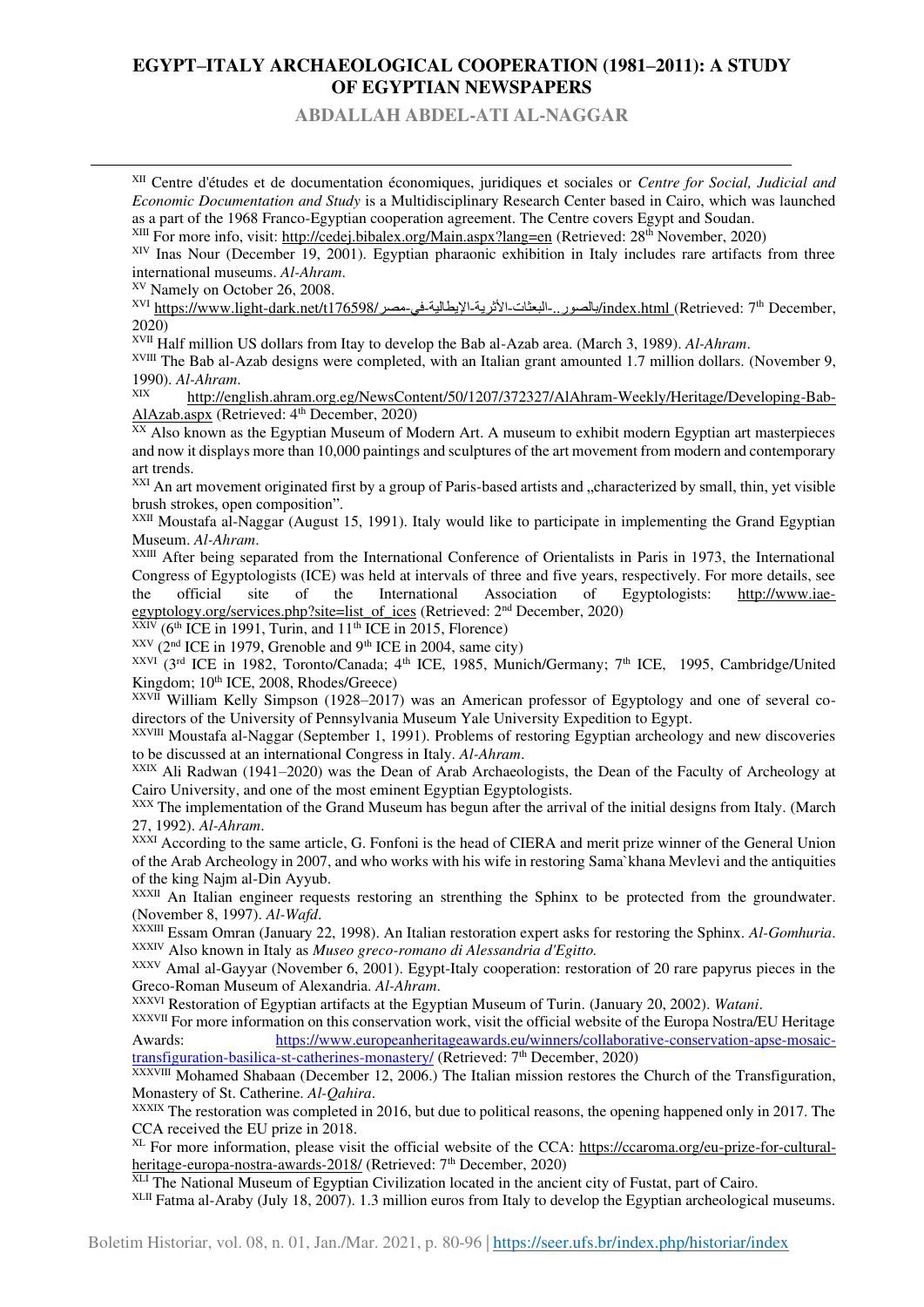**ABDALLAH ABDEL-ATI AL-NAGGAR** 

#### *Nahdat Misr*.

XLIII He is an Italian diplomat, who served in the United States, Asia, Africa and the Middle East. He was posted to Cairo in 2007 to serve as Italian ambassador to Egypt and Italy's Representative at the Arab League.

XLIV Italy carried out several professional and educational courses and programs in Egypt, among them I can list: *The vocational training course in restoration and archaeology* for the SCA staff (1984–88), *The Applied Technologies for Restoration and Conservation of monuments* (1996–2000), *Program for the Professional Training for Restoration and Archaeology* (2002–2008).

XLV Mohamed Mandour (May 8, 2008). 1.3 million Euros Italian grant to Egyptian Museum's restorers. *Al-Badil*. XLVI The earliest archaeological evidence of papyrus was excavated in 2012 and 2013 at Wadi al-Jarf, Red Sea coast.

XLVII Corrado Basile in his interview added that such distinguished industry continued in Italy until the 18<sup>th</sup> century AD, exactly until 1781 and papyrus press machines are still found in the Papyrus Museum in Syracuse classified in 1995 as the best European museum. The Egyptians introduced the papyrus industry to Italy for the first time when Ptolemy II Philadelphus sent some papyri to Italy in 250 BC.

XLVIII The Papyrus Museum was established and still managed by the International Institute of Papyrus. The museum was founded by Anna Di Natale and Corrado Basile. The Museum deals with the study, preservation and dissermination of evidence of the culture of papyrus. The museum is the promoter of the project Conservative Restoration of the Papyri in Egypt directed by Corrado Basile, under which various activities are carried out: the missions of restoration of the papyri of the Egyptian Museum in Cairo, the Alexandrine Bibliotheque and the Greek - Roman Museum of Alexandria.

XLIX It was concluded with the SCA, the Bibliotheca Alexandrina and the universities of Alexandria, Cairo and Ain Shams.

 $<sup>L</sup>$  The courses were hosted by the Greco-Roman Museum of Alexandria, the Egyptian Museum, the Bibliotheca</sup> Alexandrina and the Papyrus Studies and Inscriptions Center at Ain Shams University, the Faculty of Archeology at Cairo University, the Faculty of Arts of Ain Shams University, and the UNESCO Cairo Office.

<sup>LI</sup> Mohamed Abdel-Aziz (August 7, 2007). Director of the Papyrus Museum in Italy: The Egyptians introduced papyrus to Italy in the 3rd century BC. *Al-Qahira*.

 $\tilde{L}$ II ", It was first recorded in modern times by Napoleon's expedition to Egypt. [...] Early in the 20<sup>th</sup> century, Jouguet investigated the site and he was the first to suggest that it consisted of two distinct towns [...] German archaeologists began work there in 1910, but the war interrupted those efforts and the concession was later taken over by the University of Milan. During the first season of excavation under the Milan team directed by A. Vogliano, the remains of a temple dedicated to Isis Hermouthis, the Greek version of Renenutet was unearthed. [...] That now famous temple was later unearthed in the second excavation campaign. Also uncovered from the sand was a second Ptolemaic temple, back to back with the Middle Kingdom one. However, this series of excavations only lasted for two additional seasons. Afterwards, it was not until 1966, under the direction of Dr. Edda Bresciani that excavations resumed. Very recently in 1995, the Italian team from Pisa and Messina University [...] discovered a Ptolemaic gate to the east of the temple and on further investigation another temple dedicated to Sobek was discovered beneath the rubble." For more info, see:

<http://www.touregypt.net/featurestories/medinetmadi.htm>(Retrieved: 5<sup>th</sup> December, 2020)

 $L<sub>III</sub>$  It is a unique nature protectorate situated in the middle of the Fayoum desert.

LIV Egyptian-Italian project to develop Medinat Madi. (January 1, 2008). *Al-Qahira*.

LV Carlo Azeglio Ciampi (1920–2016) was the Prime Minister of Italy (1993–1994) and was the President of Italy (1999–2006).

<sup>LVI</sup> After his three-day visit to Cairo fulfilled between February 15–17, 2000, he sent a message to Farouk Hosni, Minister of Culture, expressing his admiration for the restoration of the famous tomb of Nefertari, the Great Wife of Pharaoh Ramesses II, in the Valley of the Kings in Luxor that he visited during his tour of the most important tourist and archaeological attractions in Egypt. He was accompanied by the Minister of Culture. The details of the message can be read in *al-Ahram* of March 25, 2000.

LVII It is located in Palazzo Giovio, and it displays the history of Como, from Prehistory to the Middle Ages, also it contains a Collectibles section with Egyptian, Greek, and Magna Grecia findings, bronze statuettes and gems.

LVIII Lateranense (Tuthmosis III / Tuthmosis IV), Vaticano (unknown), Flaminio (Seti I / Ramses II), Solare (Psammetichus II), Macuteo (Ramses II), Minerveo (Apries), Dogali (Ramses II), Matteiano (Ramses II).

LIX Abdel-Halim abdel-Galil (March 8, 1989). 18 pharaonic obelisks in Rome open air museum. *Al- Gomhuria*.

LX Convention on the Means of Prohibiting and Preventing the Illicit Import, Export and Transfer of Ownership of Cultural Property 1970 concluded in Paris on November 14, 1970.

LXI Ihab al-Hadary (September 1, 2002). Can Egypt recover its unique artifacts? *Akhbar al-Adab*.

LXII Ihab al-Hadary (September 10, 1999). 64 pharaonic artifacts at auction in Italy. *Al-Ahram*.

LXIII Inas Nour (December 19, 2001). Egyptian pharaonic exhibtion in Italy includes rare artifacts from three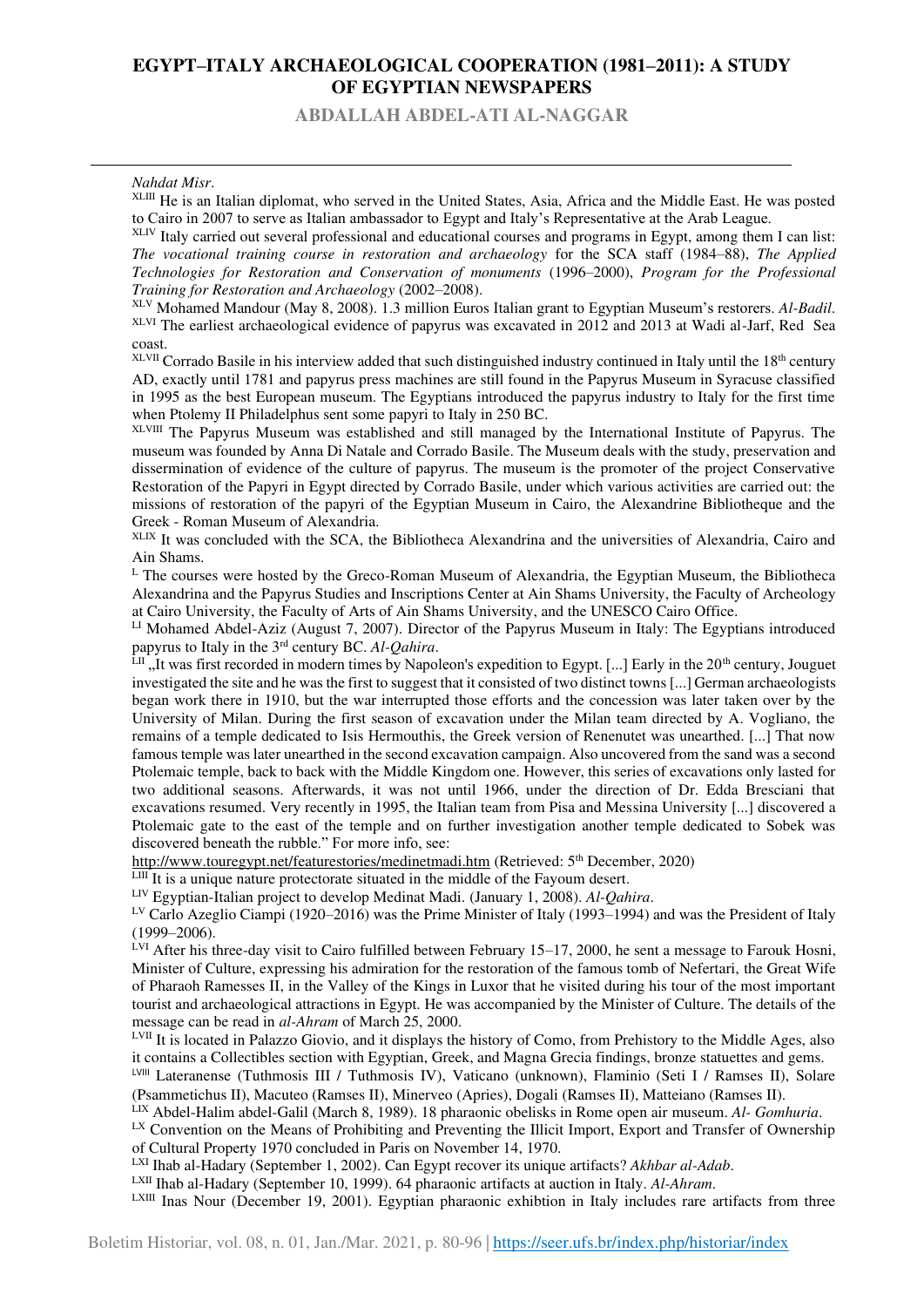**ABDALLAH ABDEL-ATI AL-NAGGAR** 

international museums. *Al-Ahram*.

LXIV The ushabti or shabti or shawabti: funerary figurine used in ancient Egyptian funerary practices. Ushabtis were deposited in tombs in order to act as servants to do manual labor in the afterlife.

LXV Abdel-Aziz al-Nahhas (August 22, 2002). Contacts to recover 7 Ushabati statues and 35 other artifacts. *Al-Wafd*.

LXVII Taha Abdel-Rahman (September 30, 2003). Egypt recovers rare monumental statues from Italy and Germany. *Al-Ahrar*.

LXVIII Osama abdel-Aziz (February 7, 1989). The Egyptian pharaonic artifacts to be displayed in Italy. *Al-Ahram*. LXIX Gamal Nafee (March 1, 1997). "The Lights of Egypt" Exhibition in an Italian city. *Al-Ahram*.

LXX Oscar Luigi Scalfaro (1918–2012) was the President of Italy between 1992 and 1999, and subsequently a senator for life.

LXXI Giovanna Melandri (1962–) was the Minister of Culture (1998- 2001) and Minister of Youth and Sport (2006– 2008). She is the President the National Museum of the  $21<sup>st</sup>$  Century Arts of Rome.

LXXII Moustafa Mahmoud Abdallah (February 20, 1999). Egyptian Archeology Exhibtion in Italy. *Al-Ahram*.

LXXIII Middle East News Agency (March 6, 1999). The biggest Egyptian Archeological exhibtion to be inaugurated today in Italy. *Al-ahram*.

 $LXXI\dot{V}$  Ihab al-Hadary (April 18, 1999). Kings of Egypt on a forced trip to Europe, despite the Antiquities Protection Act. *Akhbar al-Adab*.

LXXV The statue dates back to the same Dynasty, and it was discovered in 1905 in the Karnak cache.

LXXVI Atef Muhamed Ebeid (1932–2014) was Prime Minister of Egypt from 1999 to 2004.

LXXVII Fattouh al-Shazly (August 23, 2002). 87 artifacts to be displayed in Venice. *Al-Wafd*.

LXXVIII Taha abdel-Rahman (July 17, 2003). The Egyptian artifacts says goodbye to Venice. *Al-Ahrar*.

#### **References**

#### **Newspapers and magazines**

Al-Ahram Al-Ahrar Al-Badil Al-Gomhuria Al-Qahira Al-Wafd Akhbar al-Adab Nahdat Misr

#### **Websites**

<https://www.britannica.com/biography/Hosni-Mubarak>(Retrieved: 29<sup>th</sup> November, 2020) <http://cedej.bibalex.org/Main.aspx?lang=en>(Retrieved: 28<sup>th</sup> November, 2020) [https://www.light-dark.net/t176598/](https://www.light-dark.net/t176598/بالصور..-البعثات-الأثرية-الإيطالية-في-مصر/index.html)محصر/19598/مصر/https://www.light-dark.net/t1 (Retrieved: 7<sup>th</sup> December, 2020) [http://english.ahram.org.eg/NewsContent/50/1207/372327/AlAhram-](http://english.ahram.org.eg/NewsContent/50/1207/372327/AlAhram-Weekly/Heritage/Developing-Bab-AlAzab.aspx)[Weekly/Heritage/Developing-Bab-AlAzab.aspx](http://english.ahram.org.eg/NewsContent/50/1207/372327/AlAhram-Weekly/Heritage/Developing-Bab-AlAzab.aspx) (Retrieved: 4<sup>th</sup> December, 2020) [http://www.iae-egyptology.org/services.php?site=list\\_of\\_ices](http://www.iae-egyptology.org/services.php?site=list_of_ices) (Retrieved: 2<sup>nd</sup> December, 2020) [https://www.europeanheritageawards.eu/winners/collaborative-conservation-apse-mosaic](https://www.europeanheritageawards.eu/winners/collaborative-conservation-apse-mosaic-transfiguration-basilica-st-catherines-monastery/)[transfiguration-basilica-st-catherines-monastery/](https://www.europeanheritageawards.eu/winners/collaborative-conservation-apse-mosaic-transfiguration-basilica-st-catherines-monastery/) (Retrieved: 7th December, 2020)

Boletim Historiar, vol. 08, n. 01, Jan./Mar. 2021, p. 80-96 |<https://seer.ufs.br/index.php/historiar/index>.

LXVI Essam Omran (August 22, 2002). The Egyptian Stolen artifacts. *Al-Gomhuria*.